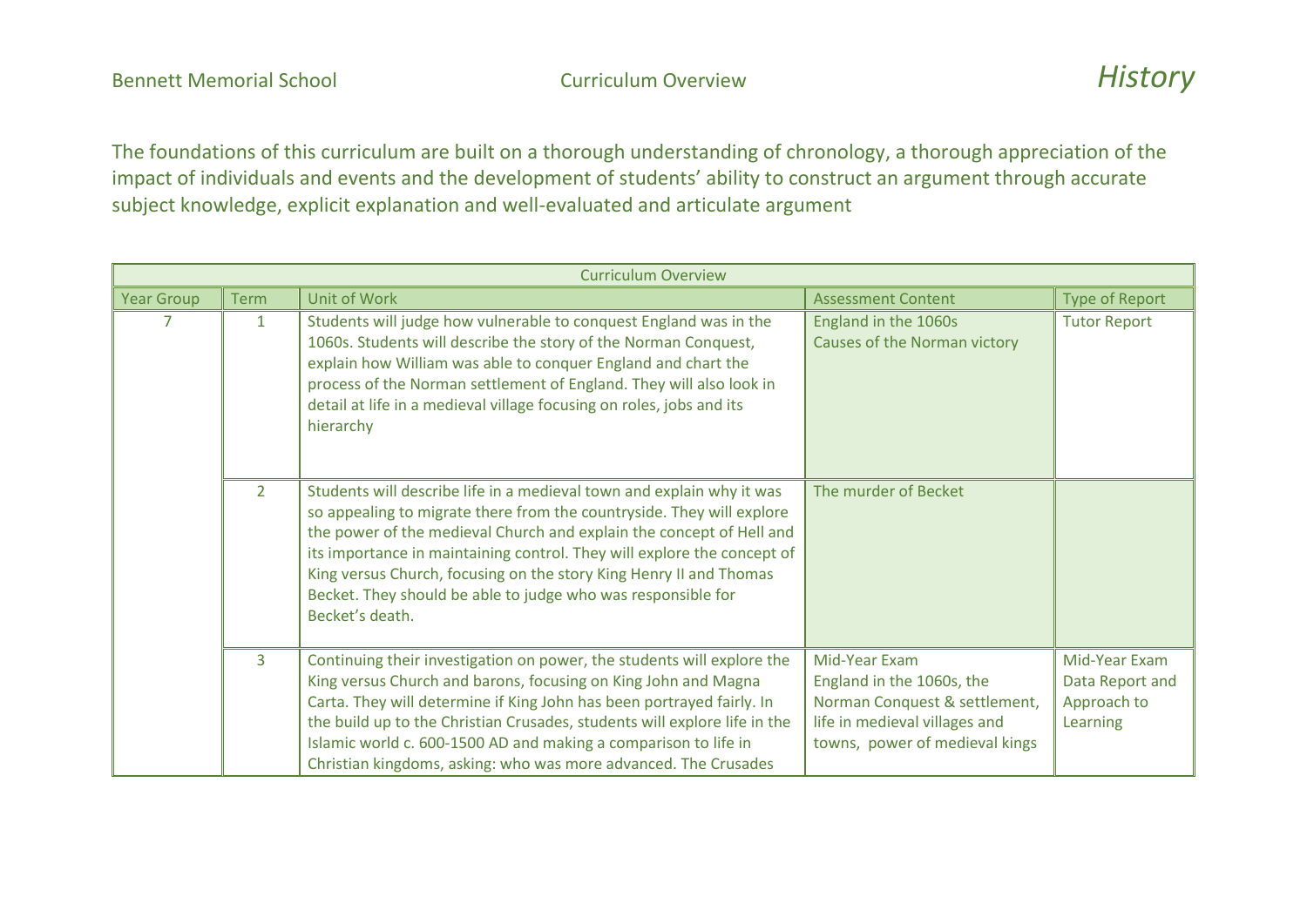|  |   | will have students explaining why people went on them and judging if<br>they can be deemed as 'holy wars'.                                                                                                                                                                                                                                                                                                      |                                                                     |                                                                                     |
|--|---|-----------------------------------------------------------------------------------------------------------------------------------------------------------------------------------------------------------------------------------------------------------------------------------------------------------------------------------------------------------------------------------------------------------------|---------------------------------------------------------------------|-------------------------------------------------------------------------------------|
|  | 4 | The students will look at the impact the Black Death had on society in<br>the Middle Ages and draw links between those who survived and the<br>Peasants' Revolt. The Wars of the Roses will have students exploring<br>the causes of the wars and why Henry VII was victorious. As students<br>chronologically move onto the Renaissance they will explore the<br>changes and continuities of these two periods | <b>The Crusades</b>                                                 |                                                                                     |
|  | 5 | The students will draw links between the Renaissance and the causes<br>of the Reformation in England and its impact on society and royalty.<br>They will again draw links between the Renaissance and the English<br>colonies in the New World before drawing a final link to the causes of<br>the English Civil War. Within this they will also explain the main<br>reason why Charles I was executed.         | <b>Interim Assessment</b><br>The causes of the English Civil<br>War | Interim<br><b>Assessment Data</b><br>and Full Report<br>and Approach to<br>Learning |
|  | 6 | The English Civil War will give students the opportunity to explain why<br>Parliament won and if Oliver Cromwell was an ersatz king and if he<br>was a 'tyrant'. From the Glorious Revolution to the '45 will track the<br>developments made by the descendants of Charles I                                                                                                                                    | <b>End of Year Exam</b><br>The whole year 7 curriculum              | <b>End of Year Exam</b><br>Data Report and<br>Approach to<br>Learning               |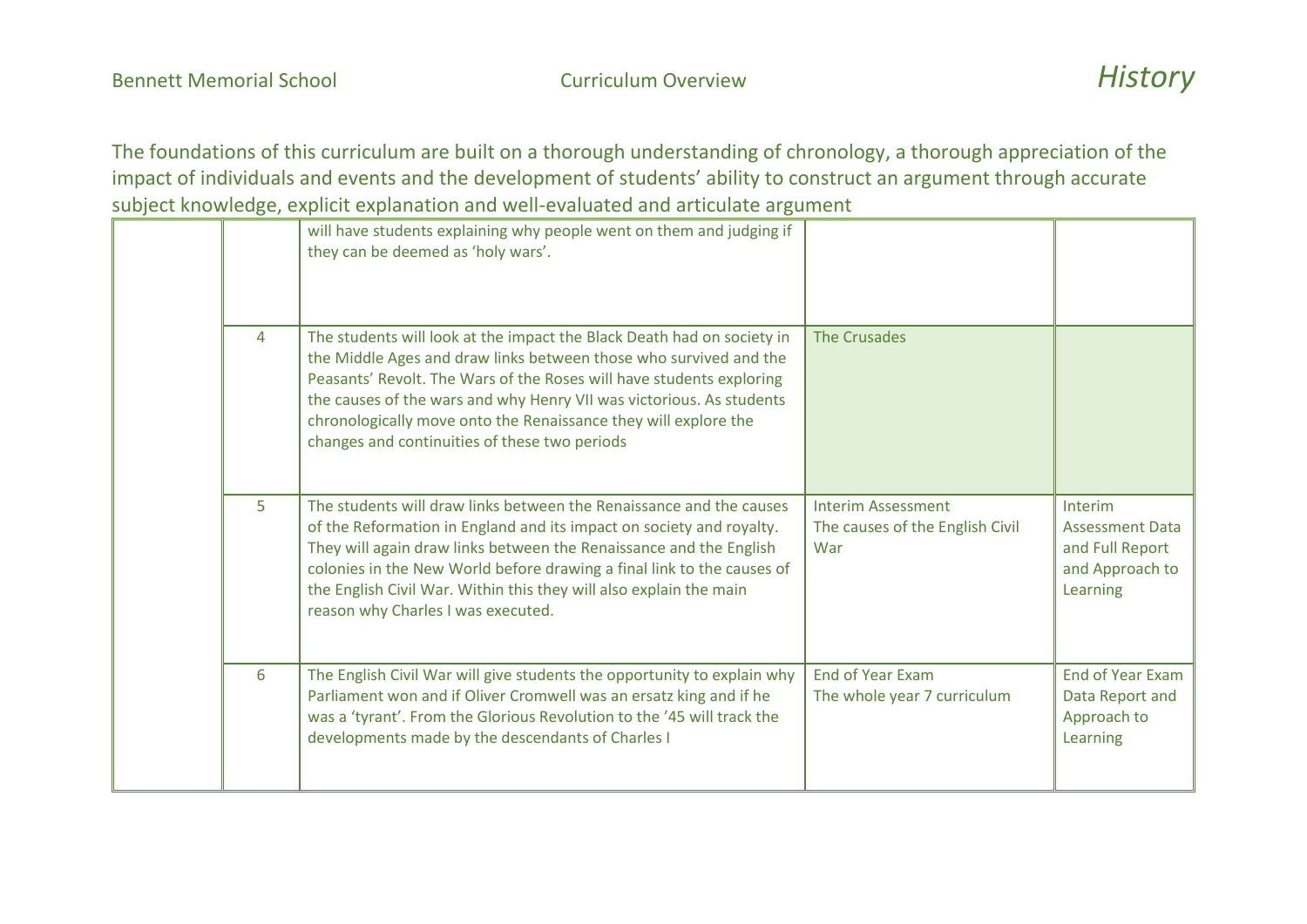| 8 | $\mathbf{1}$   | The British Empire challenges the students to judge whether this<br>event should be celebrated by looking at experiences of those ruled<br>and those who ruled. They will be able to describe the positive impact<br>of empire as well as the negatives. Within this students will describe<br>the development of the slave trade and describe the life as a slave.<br>The abolition of slavery in the British Empire will challenge the<br>students to judge Britain's responsibility in its ending and if today, its<br>descendants should have compensation. | The slave trade, slavery and the<br>abolition of slavery                                |                                                                                   |
|---|----------------|-----------------------------------------------------------------------------------------------------------------------------------------------------------------------------------------------------------------------------------------------------------------------------------------------------------------------------------------------------------------------------------------------------------------------------------------------------------------------------------------------------------------------------------------------------------------|-----------------------------------------------------------------------------------------|-----------------------------------------------------------------------------------|
|   | $\overline{2}$ | The causes of the French Revolution will look at the long term impact<br>of poverty and the impact of political theory as well as the mistakes<br>made by Louis. The students will then try and explain how The Terror<br>developed and what The consequences of the French Revolution<br>were.                                                                                                                                                                                                                                                                 | <b>Interim Assessment</b><br>The French Revolution                                      | Interim<br><b>Assessment Data</b><br><b>Report and</b><br>Approach to<br>Learning |
|   | $\overline{3}$ | The Industrial Revolution will uncover the impact of the inventions<br>and factorisation of Britain's industry on society and see the<br>consequences of this on the state of 19 <sup>th</sup> century democracy in<br>Britain. Links will be drawn to this and the acts of protest: from<br><b>General Ludd to the Suffragettes</b>                                                                                                                                                                                                                            | Mid-Year Exam<br>Empire, slave trade, slavery and<br>abolition<br>The French Revolution | Mid-Year Exam<br>Data Report and<br>Approach to<br>Learning                       |
|   | 4              | The Suffragettes and their impact on female suffrage and whether the<br>students should deem them terrorists. This will take the students up<br>to 1918 and therefore they will judge the main cause of the First<br>World War. This section will allow students to explore the reasons<br>why so many signed up and the nature of the First World War.                                                                                                                                                                                                         | Causes of the First World War                                                           | <b>Full Report</b>                                                                |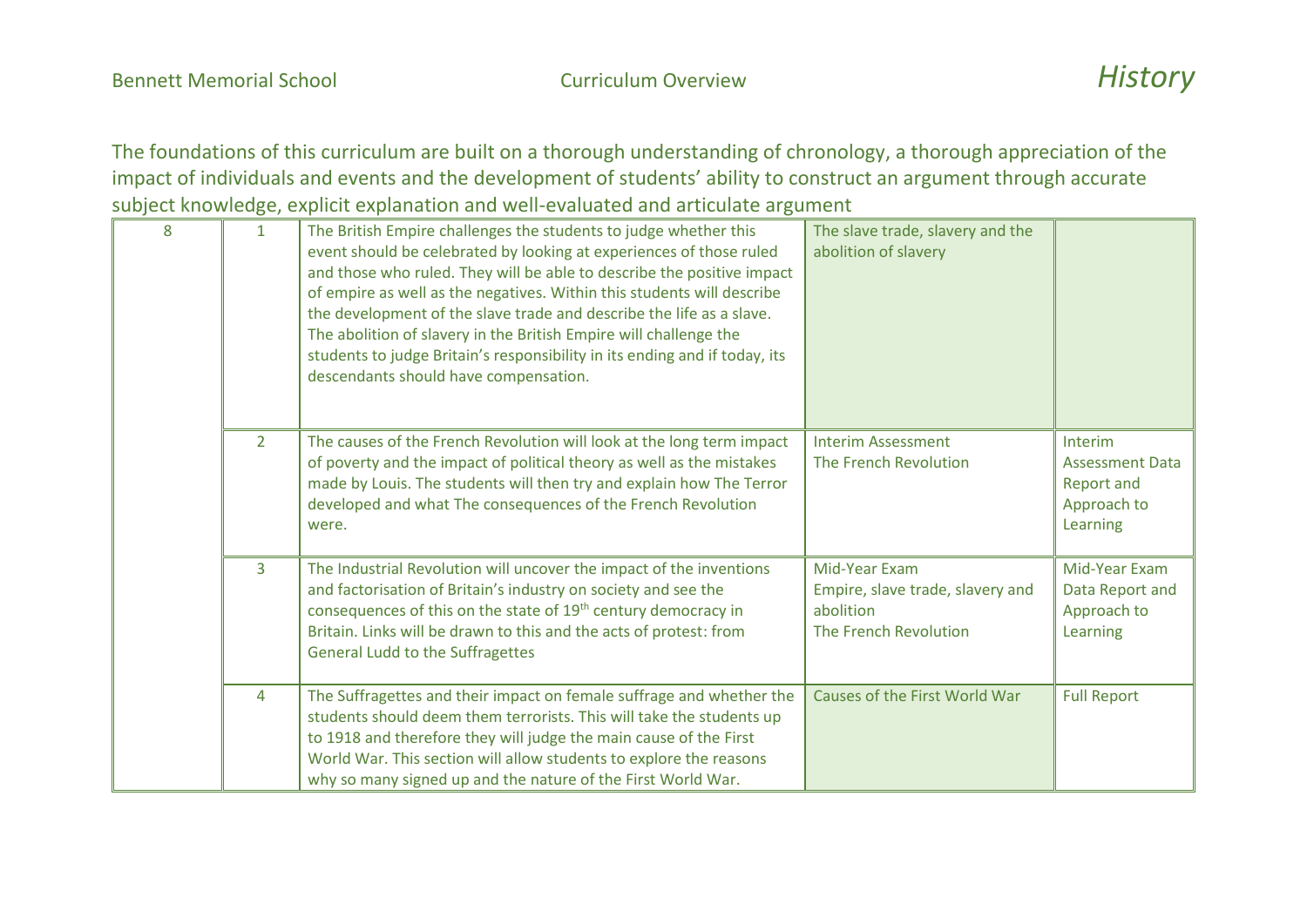| 5 | Students will attempt to formulate their own opinions on some of the<br>associated controversies and misconceptions of the war and judge if<br>the troops were "Lions led by donkeys". They will then look at what<br>happened to Germany at the Treaty of Versailles and judge if this was<br>a fair treaty and what the potential consequences were.<br>The students will then go back a year in time and explain the causes of<br>the Russian Revolution and its consequences. Within this they will<br>conduct their own murder enquiry into a set of famous deaths. The<br>emergence of Lenin will link to the students' investigation into the rise<br>of the European dictators | "Lions led by donkeys"                                 |                                                                       |
|---|----------------------------------------------------------------------------------------------------------------------------------------------------------------------------------------------------------------------------------------------------------------------------------------------------------------------------------------------------------------------------------------------------------------------------------------------------------------------------------------------------------------------------------------------------------------------------------------------------------------------------------------------------------------------------------------|--------------------------------------------------------|-----------------------------------------------------------------------|
| 6 | This will link into the causes of the Second World War and if it could<br>have been stopped and, if so, when. The students will read about the<br>story of war and explain why the Allies won the Second World War.<br>Turning points will include: Dunkirk, the Battle of Britain, the Battle of<br>Stalingrad and D-day.<br>Within this study the students will examine The Holocaust and who<br>was responsible and why it was able to take place. The story of the<br>20 <sup>th</sup> Century will then take them to explain how Britain's global place<br>and life in Britain changed after the War and the story of migration to<br><b>Britain</b>                              | <b>End of Year Exam</b><br>The whole year 8 curriculum | <b>End of Year Exam</b><br>Data Report and<br>Approach to<br>Learning |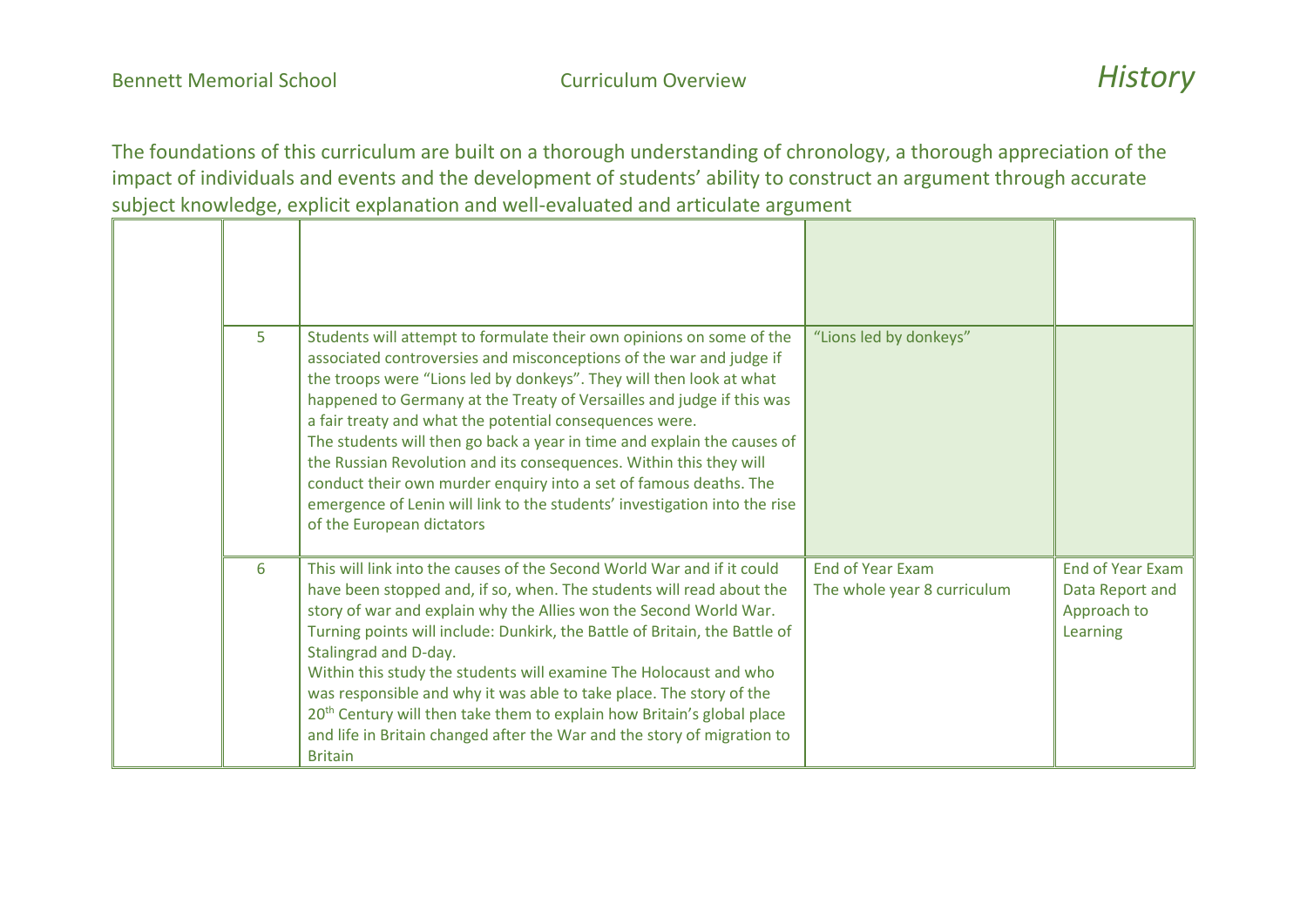| 9 | $\mathbf{1}$   | Introduction to crime and punishment through time will look at how                 | Crime and punishment in Ancient |                        |
|---|----------------|------------------------------------------------------------------------------------|---------------------------------|------------------------|
|   |                | crime and punishment can help us to understand cultures and society                | Rome                            |                        |
|   |                | of the past. In every unit students will assess the impact of the                  |                                 |                        |
|   |                | changes to society, politics and the economy in shaping what                       |                                 |                        |
|   |                | constituted a crime, how the crime was policed and the distribution of             |                                 |                        |
|   |                | punishments.                                                                       |                                 |                        |
|   |                | How the Romans punished wrongdoers will enable students to                         |                                 |                        |
|   |                | understand how the concern of the Patricians to maintain their                     |                                 |                        |
|   |                | power, a lack of literacy throughout the empire and a lack of policing             |                                 |                        |
|   |                | led to the development of public and violent punishments. Crime and                |                                 |                        |
|   |                | punishment in the Middle Ages will allow students to explore the                   |                                 |                        |
|   |                | impact of the Christian Church and the arrival of the Normans on                   |                                 |                        |
|   |                | Crime and punishment. Students will be able to describe Trial by                   |                                 |                        |
|   |                | Ordeal, the Wergild and the Hugh and Cry. Ultimately, students need                |                                 |                        |
|   |                | to assess how big a change there was between periods. What the                     |                                 |                        |
|   |                | Tudors did to criminals will allow students to see how exploration and             |                                 |                        |
|   |                | a rise in income, as well as religious persecution shaped Crime and                |                                 |                        |
|   |                | punishment.                                                                        |                                 |                        |
|   |                |                                                                                    |                                 |                        |
|   | $\overline{2}$ | What the Stuarts did to criminals will continue the themes of a rising             | <b>Interim Assessment</b>       | Interim                |
|   |                | middle class and religious confusion shaping Crime and punishment.                 | Crime and punishment in the     | <b>Assessment Data</b> |
|   |                | Links will be drawn to Crime and punishment in industrial Britain and              | <b>Middle Ages</b>              | Report and             |
|   |                | students will draw out how wealth and urbanisation changed Crime                   |                                 | Approach to            |
|   |                | and punishment and led to fascination of the most infamous Victorian               |                                 | Learning               |
|   |                | villain.                                                                           |                                 |                        |
|   |                | A new unit on 20 <sup>th</sup> Century politics will give students a value insight |                                 |                        |
|   |                | into understanding The political spectrum. Depth studies: Italy under              |                                 |                        |
|   |                |                                                                                    |                                 |                        |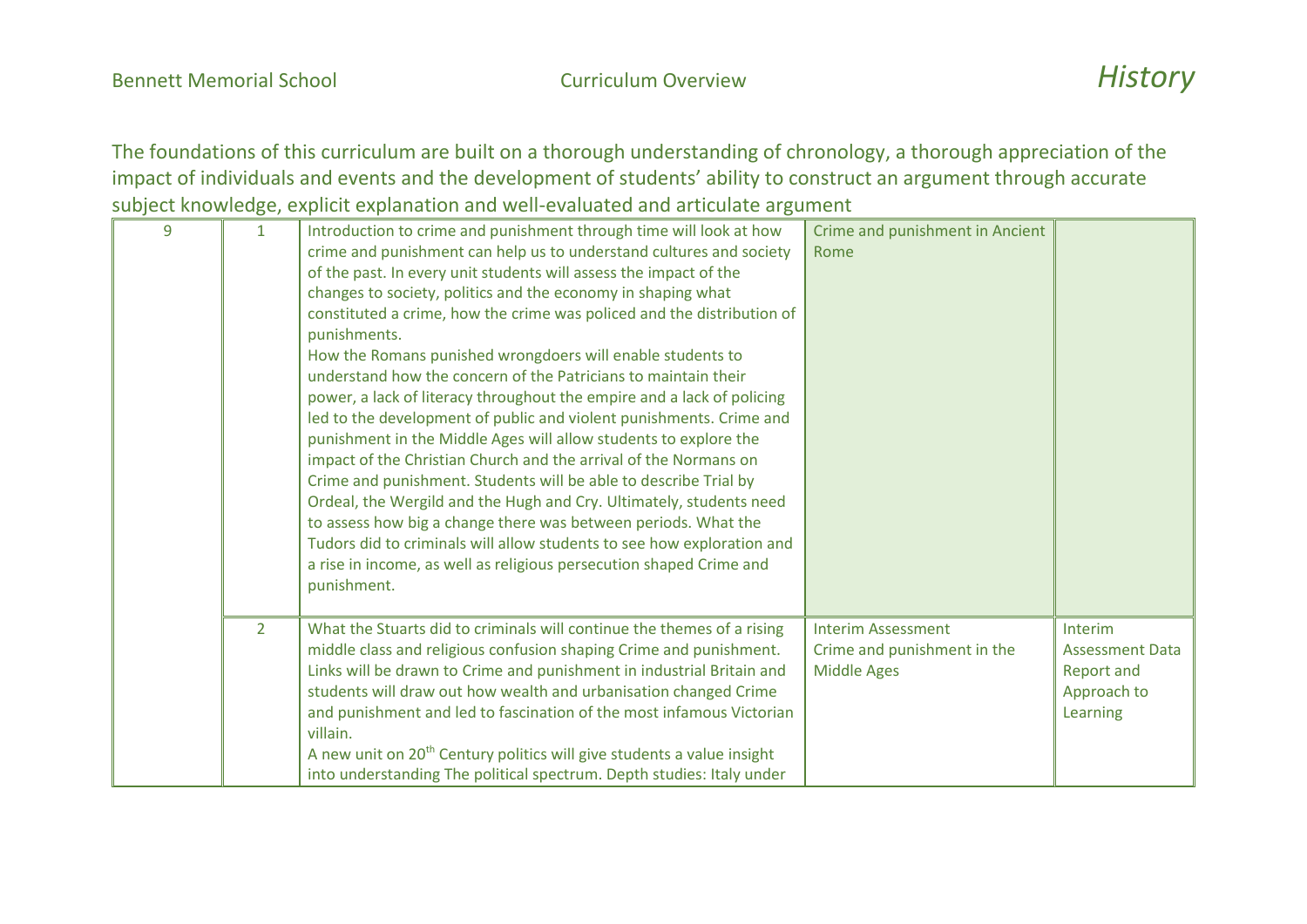|  |   | Mussolini, Russia under Stalin and Hitler's Germany will cement their<br>understanding                                                                                                                                                                                                                                                                                                                                                                                                                                                                                                                                                                                                                                                                                                                                                                                                                                                  |                                                                                                          |                    |
|--|---|-----------------------------------------------------------------------------------------------------------------------------------------------------------------------------------------------------------------------------------------------------------------------------------------------------------------------------------------------------------------------------------------------------------------------------------------------------------------------------------------------------------------------------------------------------------------------------------------------------------------------------------------------------------------------------------------------------------------------------------------------------------------------------------------------------------------------------------------------------------------------------------------------------------------------------------------|----------------------------------------------------------------------------------------------------------|--------------------|
|  | 3 | Depth study: Russia under Stalin: students will be able to fully explore<br>the conditions in which Stalin ruled with specific focus on the<br>methods of control including: Terror, propaganda and his leadership<br>cult. Students will also assess the impact of his victory in the Second<br>World War in his establishment of his dictatorship. Links will be drawn<br>on other 20 <sup>th</sup> Century dictatorships and Totalitarianism through the<br>introduction to Hitler and the rise of the Nazis. Students will assess<br>the significance of the socio-economic factors in Germany throughout<br>the Weimar Republic as well as the political errors and individual<br>incidents such as the Wall Street Crash, The Versailles Treaty, the<br>threats from the left and right wing and hyperinflation. They should<br>be able to assess if Hitler's appointment was an accident on behalf of<br>the Weimar politicians. | Mid-Year Exam<br>Crime and punishment through<br>time - from Ancient Rome to<br><b>Victorian Britain</b> | <b>Full Report</b> |
|  | 4 | Hitler's consolidation of power will allow students to explore how he<br>used both the carrot and the stick to entice support and destroy<br>opposition. They will assess the legality of events such as the<br>Reichstag Fire, the Enabling Act and the Night of the Long Knives, as<br>well as the control of the media under Josef Gobbels. They will be<br>able to explain the construction of the Volksgemeinschaft using<br>education, media and control of the social aspects of German life and<br>how it evolved into the creation of the "master race"                                                                                                                                                                                                                                                                                                                                                                        | Hitler's consolidation of power                                                                          |                    |